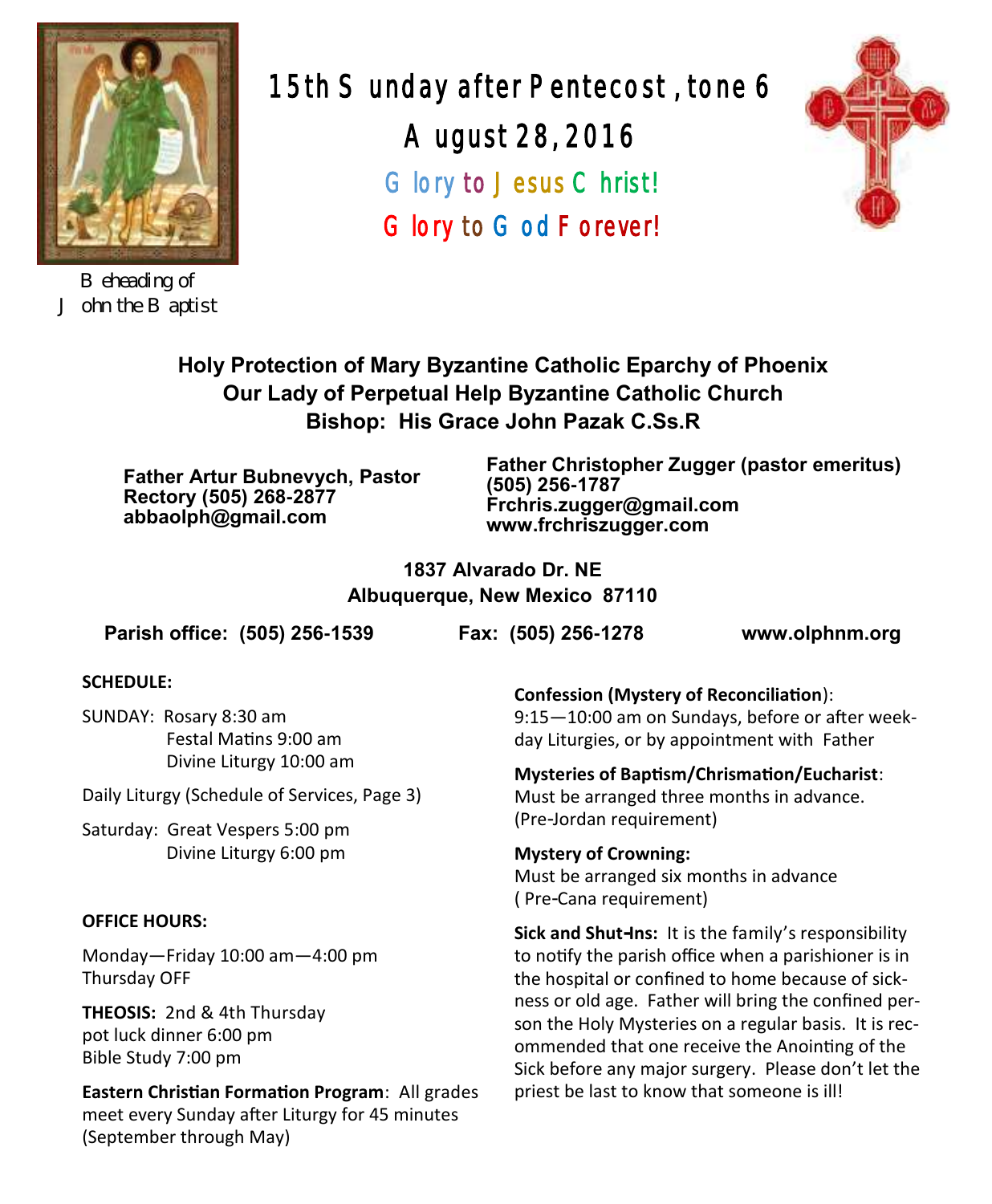**Welcome to our Church! If you are looking for a spiritual home, contact Father Artur or the office staff for more information. God bless you.**

| Today                                            |                                                                               | Epistle: 2 Corinthians 4:6-15; Gospel: Matthew 22:35-46                                                                                             |  |
|--------------------------------------------------|-------------------------------------------------------------------------------|-----------------------------------------------------------------------------------------------------------------------------------------------------|--|
|                                                  | 8:30 am<br>$9:00 \text{ am}$<br>10:00 am                                      | Rosary<br>Matins/Confessions<br>Divine Liturgy for Parishioners, Benefactors & Friends                                                              |  |
|                                                  |                                                                               | Eternal Lamp: +Memory of Victoria Martens by Svenssons                                                                                              |  |
| August 29                                        | Beheading of John the Baptist /Simple Holy Day                                |                                                                                                                                                     |  |
| Monday                                           | Epistle: Acts 13:25-33; Gospel: Mark 6:14-29                                  |                                                                                                                                                     |  |
|                                                  | No daily Liturgy this week<br>church is closed for renovations (second stage) |                                                                                                                                                     |  |
| August 30                                        | <b>Alexander, John &amp; Paul Patriarchs</b>                                  |                                                                                                                                                     |  |
| Tuesday                                          | Epistle: Galatians 5:11-21; Gospel: Mark 7:5-16                               |                                                                                                                                                     |  |
| August 31                                        | <b>Deposition of the Cincture of the Theotokos</b>                            |                                                                                                                                                     |  |
| Wednesdav                                        | Epistle: Hebrews 9:1-7; Gospel: Luke 10:38-42 & 11:27-28                      |                                                                                                                                                     |  |
| September 1                                      | <b>Brginning of the Church Year/Simeon, Venerable</b>                         |                                                                                                                                                     |  |
| Thursday                                         | Epistle: 1 Timothy 2:1-7; Gospel: Luke 4:16-22                                |                                                                                                                                                     |  |
| September 2                                      | <b>Mammas Martyr</b>                                                          |                                                                                                                                                     |  |
| Fridav                                           | Epistle: Ephesians 1:7-17; Gospel: Mark 8:1-10                                |                                                                                                                                                     |  |
| September 3                                      | <b>Anthimus Bishop-Martyr</b>                                                 |                                                                                                                                                     |  |
| Saturday                                         | Epistle: 1 Corinthians 10:23-28; Gospel: Matthew 24:34-44                     |                                                                                                                                                     |  |
| September 4                                      | <b>16th Sunday after Pentecost</b>                                            |                                                                                                                                                     |  |
| Sunday                                           | Epistle: 2 Corinthians 6:1-10; Gospel: Matthew 25:14-30                       |                                                                                                                                                     |  |
| Canned Goods 5:00 pm<br>Collection for<br>Friars | $6:00$ pm                                                                     | <b>Great Vespers</b><br>+Keenan Alan by Jilek Family                                                                                                |  |
|                                                  | 8:30 am<br>$9:00 \text{ am}$<br>10:00 am                                      | Rosary<br><b>Festive Matins/Confessions</b><br>Divine Liturgy for Parishioners, Benefactors & Friends<br>Eternal Lamp: +Marvin Curl by wife Dorothy |  |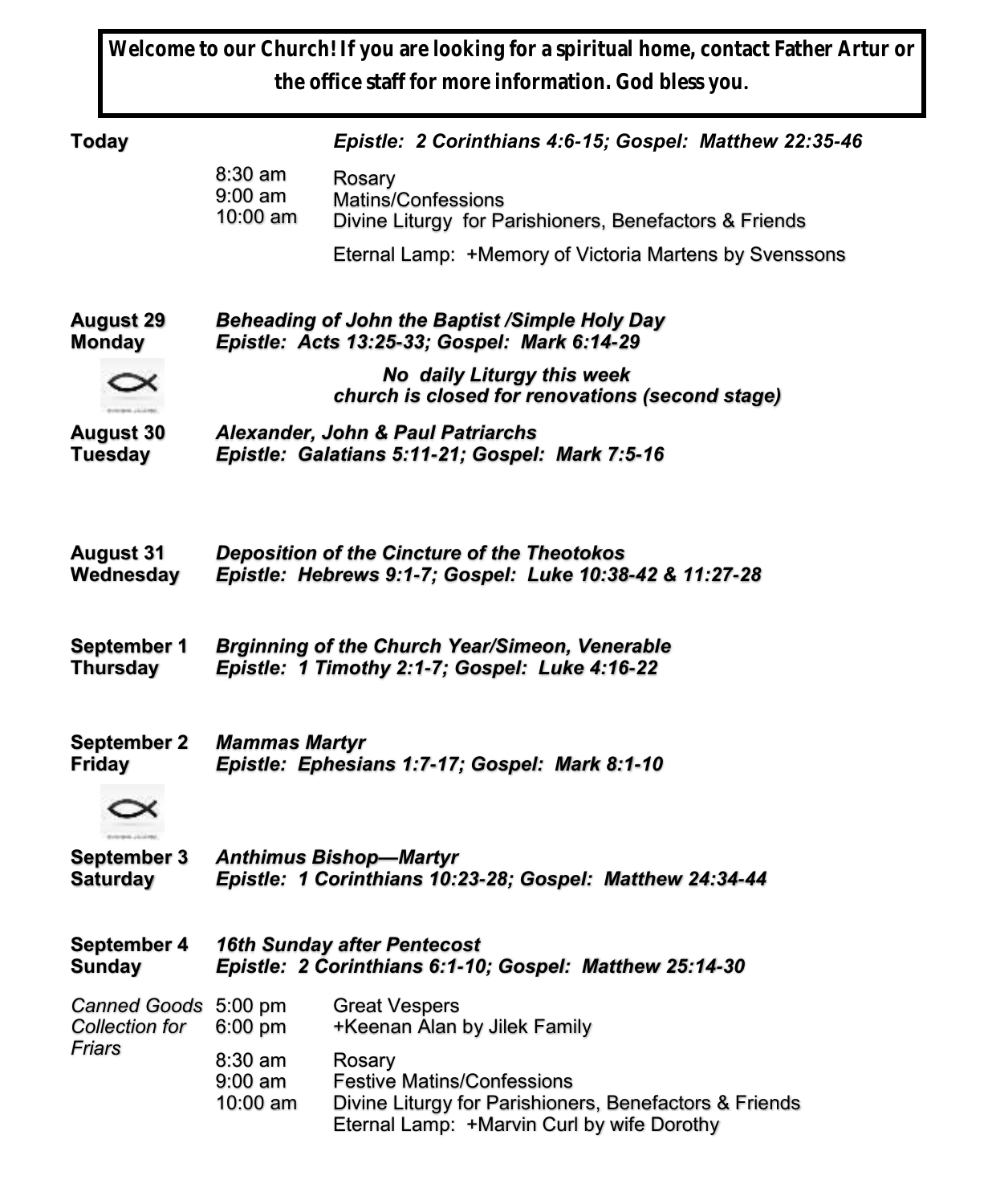Physician and Help of Those in sickness, Redeemer and Savior of the infirm; O Master and Lord of all, grant healing to your servants. Be clement, show mercy to those who have sinned much, and deliver them, O Christ, from their Iniquities, that they may glorify Your might divine

Sharif Rabadi Stephen Horner Katrina Anderson Abraham Haddad Jenny Ford Threima Leech Priscilla Hughes Steve Jakymiw Lillian Murphy Marilyn Fore Demetrius Yackanich Sven & Barbara Svensson Jean Pesce Keith Romero

Fr. Julian Gnall Henry Zugger John & Margie Disque Phillip Fall Laura Dominquez Olga Bodnar Frances Brannan John Deflice Mary Ann Kosty Jordan Smith Maggie Batsel Henry Burnette

William Frank Joseph Koetter Mary Nell Preisler Mike Harahuc Robert Zadel Jack & Lorraine Hubbell Quintin Santmaria & Family Heather Mattax Larry Bennett Paola Terlaza Ruth Sousa Michelle O'Brien

Prayers in honor of and to the Blessed Virgin are a powerful weapon against sin, and for healing. If you recite the Rosary at home, please offer these intentions, and join us on Sunday at 8:30 am. Those who recite the Akathist to the Mother of God or the Rosary receive a partial indulgence when they do so in private, plenary indulgence when they do so as a group

### **Intentions of the Rosary**

1st Decade: Help for persecuted Catholics, especially in communist and Islamic states 2nd Decade: Spiritual and physical growth of our parish and the Byzantine Catholic Church

3rd Decade: Increase in vocations to priesthood, diaconate, and consecrated life to serve the Byzantine Catholic Church 4th Decade: Repose of the souls who have no one praying for them

5th Decade: Healing of the sick in body, mind and soul



Vocation Icon Today: Jilek Next Sunday: Open

### **Holy Father's Intentions for August**

**Universal:** That volunteers may give themselves generously to the service of the needy. **Evangelization:** That setting aside our very selves we may learn to be neighbors to those who find themselves on the margins of human life and society.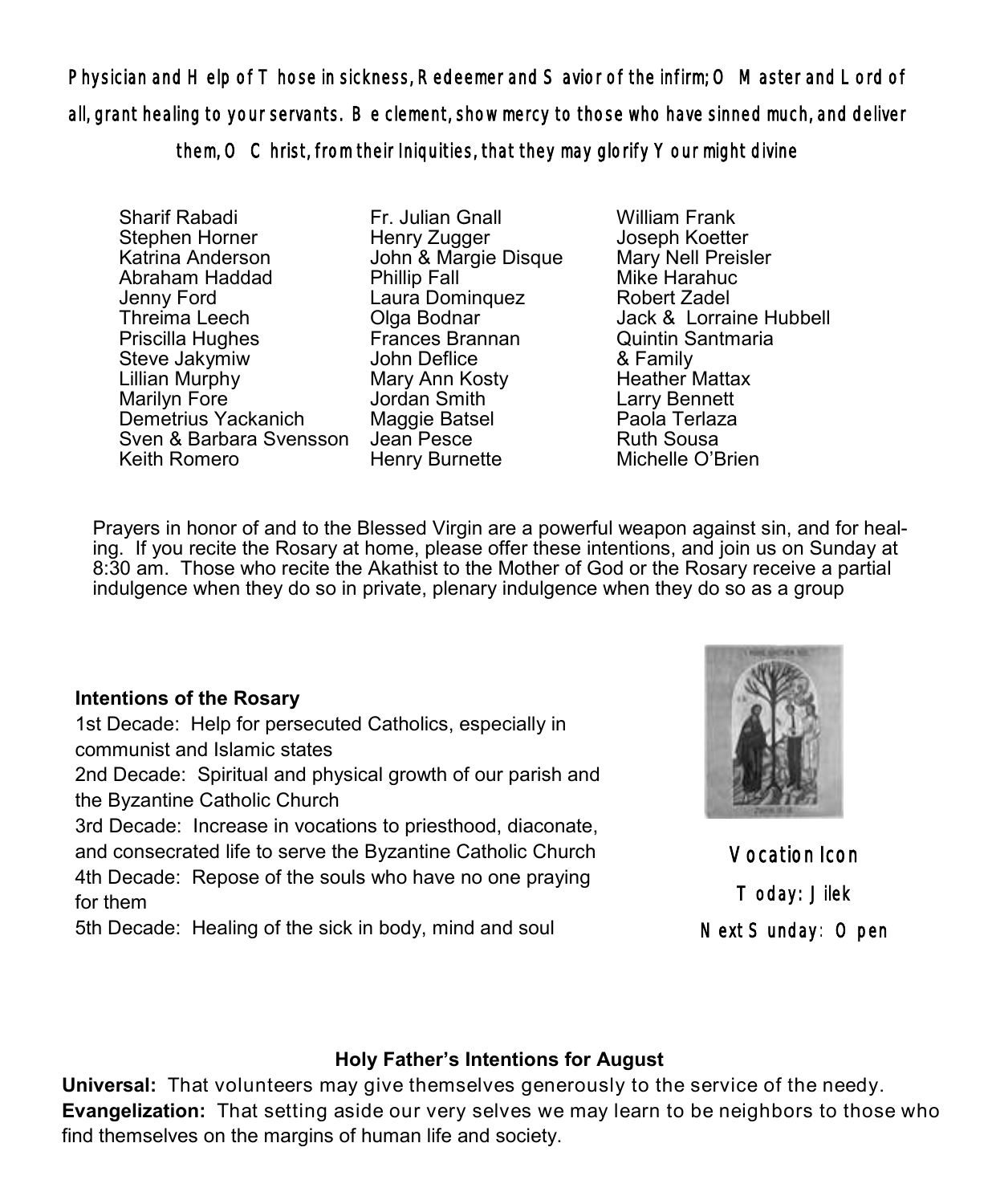### **Friars List of Needs:**

Deodorant, solid only (men's and women's) Drink mixes, powdered or liquid ( Crystal Lite, Kool-Aid, lemonade, punch) Hot sauce (bulk size) 55-gal (or larger) black garbage bags Garlic powder (bulk) Cumin (bulk) Chili powder (bulk) Hats Backpacks (new or clean and gently used) Clamshell to-go boxes

**Feast of the Beheading of the Holy Prophet, Forerunner and Baptist John** In our tradition a strict fast is observed (no meat and dairy products) . Local traditions also include such practices as not eating food from a plate or anything in the form of a head, such as cabbage, lettuce, apples, etc. In US this fast is not obligatory anymore, but at least abstinence from meat is strongly encouraged.

### **! Attention Parish Family!!!**

The Department of Evangelization and Religious Education of our Eparchy is very excited to offer for the very first time, a series of adult education classes online. These FREE classes will be taught by the Clergy of our Eparchy using Fuze. It is a user friendly online platform that allows for video and audio sharing on Windows, Mac or ISO devices, or calling in through a toll-free phone.

This is a wonderful opportunity for us to be nourished and challenged in our walk with our Lord. Please, share this event with your friends and families. Those interested in learning, please, register at the website on the bottom of the flyer on the greeting table. God Bless You!

| <b>DATE</b> | <b>READER</b> | <b>TROJCA</b>                         | <b>GREETER</b>                   | <b>COUNTER</b>     | <b>HOST</b> |
|-------------|---------------|---------------------------------------|----------------------------------|--------------------|-------------|
|             |               | September 4 Jose Salazar Grace Brewer | Dorothy Curl                     | <b>Rafael Plut</b> | Open        |
|             |               |                                       | Melinda Fitzpatrick Dorothy Curl |                    |             |

### **Barbara's Hall Report**

Thanks to Mary Blain for making her world famous frito pie. Everyone always looks forward to it when they see your name on the social schedule! Alicia & Michael Wells brought a cake to celebrate their 8th Wedding anniversary. Alicia also brought cookies, pastries, and watermelon to celebrate her and Lucy's birthdays.

Happy Birthday, ladies, and Happy Anniversary to Michael and Alicia. May God grant you many more happy and blessed years!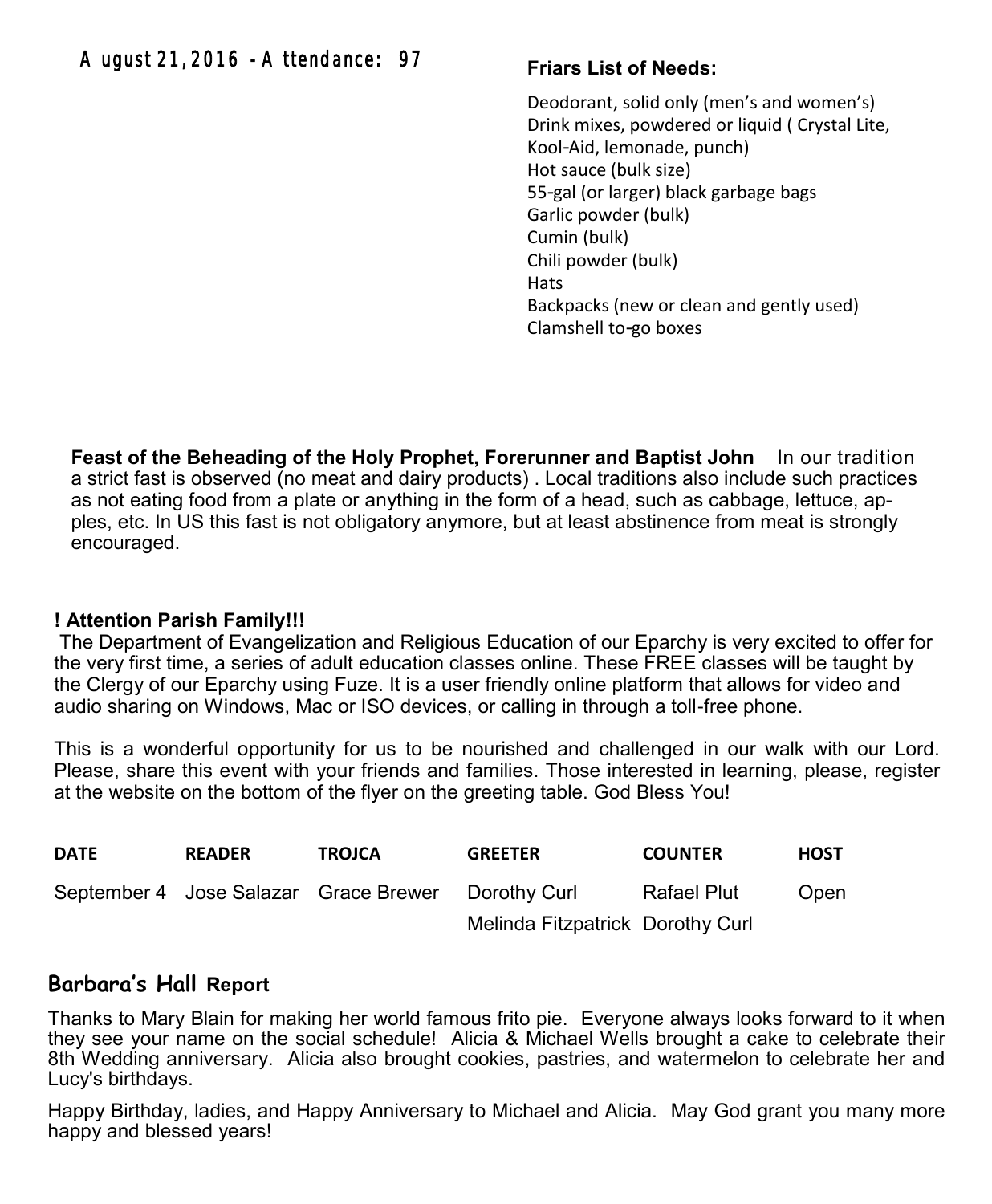# **Coming Events—Mark Your Calendars Now**

| September 3 & 4             | Pilgrimage to Our Lady of Perpetual Help, Uniontown, Pennsylvania                     |  |  |
|-----------------------------|---------------------------------------------------------------------------------------|--|--|
| Tuesdays                    | 6:15 pm CAFÉ meeting at UNM                                                           |  |  |
|                             | Feast of the Nativity of the Most Holy Theotokos/Solemn Holy Day                      |  |  |
| September 7<br>Wednesday    | 6:00 pm Vesper Divine Liturgy/Blessing of Litija                                      |  |  |
| September 8<br>Thursday     | 9:00 am Divine Liturgy/Mirovanije                                                     |  |  |
| September 8, 22<br>Thursday | 6:00 pm Pot luck dinner; 7:00 pm THEOSIS Bible Study                                  |  |  |
| September 12<br>Monday      | 6:00 pm Advisory Board Meeting                                                        |  |  |
|                             | Feast of the Exaltation of the Holy Cross/Solemn Holy Day (Strict fast)               |  |  |
| September 13<br>Tuesday     | 6:00 pm Vesper Liturgy/Veneration of the Cross/Blessing of Litija                     |  |  |
| September 14<br>Wednesday   | 9:00 am Divine Liturgy/Veneration of Cross/Myrovanije                                 |  |  |
| September 23,<br>24         | Women's Spiritual Enrichment Weekend at the Norbertine Retreat Center                 |  |  |
| Friday, Saturday            |                                                                                       |  |  |
| September 30<br>Friday      | 8-10 am 40 Days for Life/OLPH Day of Prayer in front of abortion clinic               |  |  |
| September 30<br>Friday      | 6:00 pm Vigil Divine Liturgy for the feast of the Holy Protection/ Blessing of Litija |  |  |

### **Attention Ladies!**

Registration forms are available today for the Women's Spiritual Enrichment Weekend in September.

You have only this month to sign up for the event. Please obtain a form and complete it by the end of the month.

Scholarships are available if you are unable to pay the entire fee.

**Come join fellow married couples** at the next Marriage Enrichment hosted by Queen of Heaven, September 16-18th, 2016. come set aside time for sharing, laughing and growing in our marriages together. Meals and child care provided, for more information and registration call Kathi/Charles Lakins, 505-888-4276, kathilakins@gmail.com.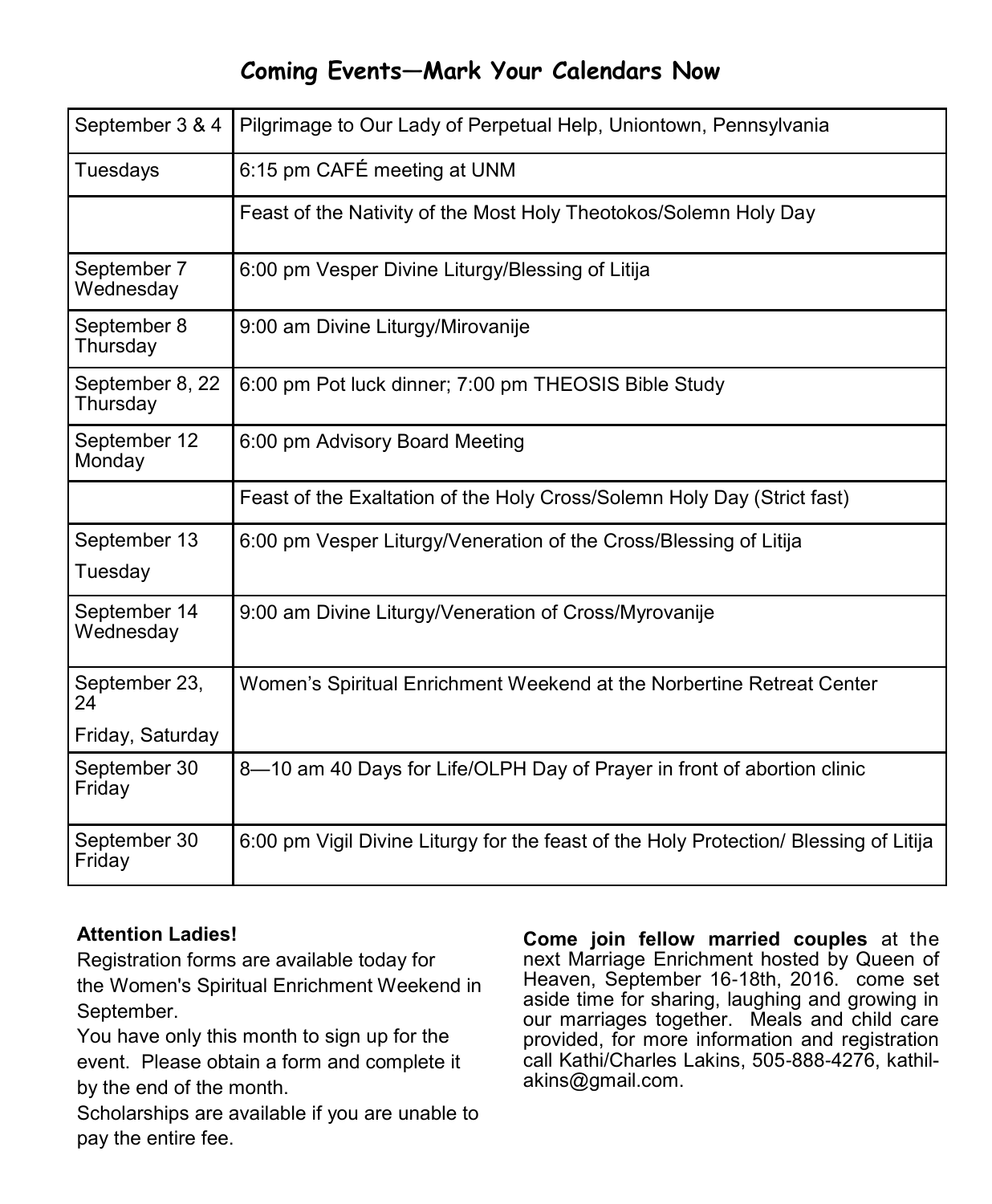# **CHURCH IMPROVEMENTS**

# **!!!ATTENTION VOLUNTEERS NEEDED for the week of August 22-26!!!**

Dear Parish Family,

August - September are the months of the improvements that were planned since the start of the year. Improvements of the circulation of air, lighting and painting of the nave walls are done already.

Next few stages would be more demanding in terms of logistics and amount of work done. In order to do that we would need volunteers, strong men to help to load and unload the new hard wood floor (2800 SF), take out old pews, remove old hard wood floor and part of the nave carpeting, move heavy furniture.

We need women volunteers to prepare the meals and with other light work.

First stage is successfully completed: **God Bless YOU** and **THANKS** to the dedicated men and women of the parish, **THANK YOU** to our Handy man, Brad Rajala and his commitment and hard work so that we meet our time line, **THANK YOU** to our friends and benefactors, **THANK YOU** to dear Parish Family for your prayers, NEVER ENDING **PRAISE AND GRATITUDE** TO OUR LADY OF PERPETUAL HELP for her Motherly care and Protection!!!

**Monday August 29 - Friday September 2**: installation of the new hard wood floor (Sam Boughter and his "A-Premier Flooring" installation team)

**Monday September 5 - Friday September 9:** delivery and installation of the new oak pews (installation team from "Imperial Woodworks Inc")

# **PLEASE, KEEP IN MIND THAT THE CHURCH NAVE WOULD BE WITHOUT PEWS FOR TWO SUNDAYS:**

**August 28 and September 4.** There would be chairs brought from the hall but that won't be enough for everyone.

**THANK YOU FOR YOUR PRAYERS, TIME, TALENT AND GENEROUS DONA-TIONS, HARD WORK IN FUNDRAISING PROJECTS AND LOVE FOR YOUR CHURCH without which this project would still be a dream!!!! God Bless YOU!!!**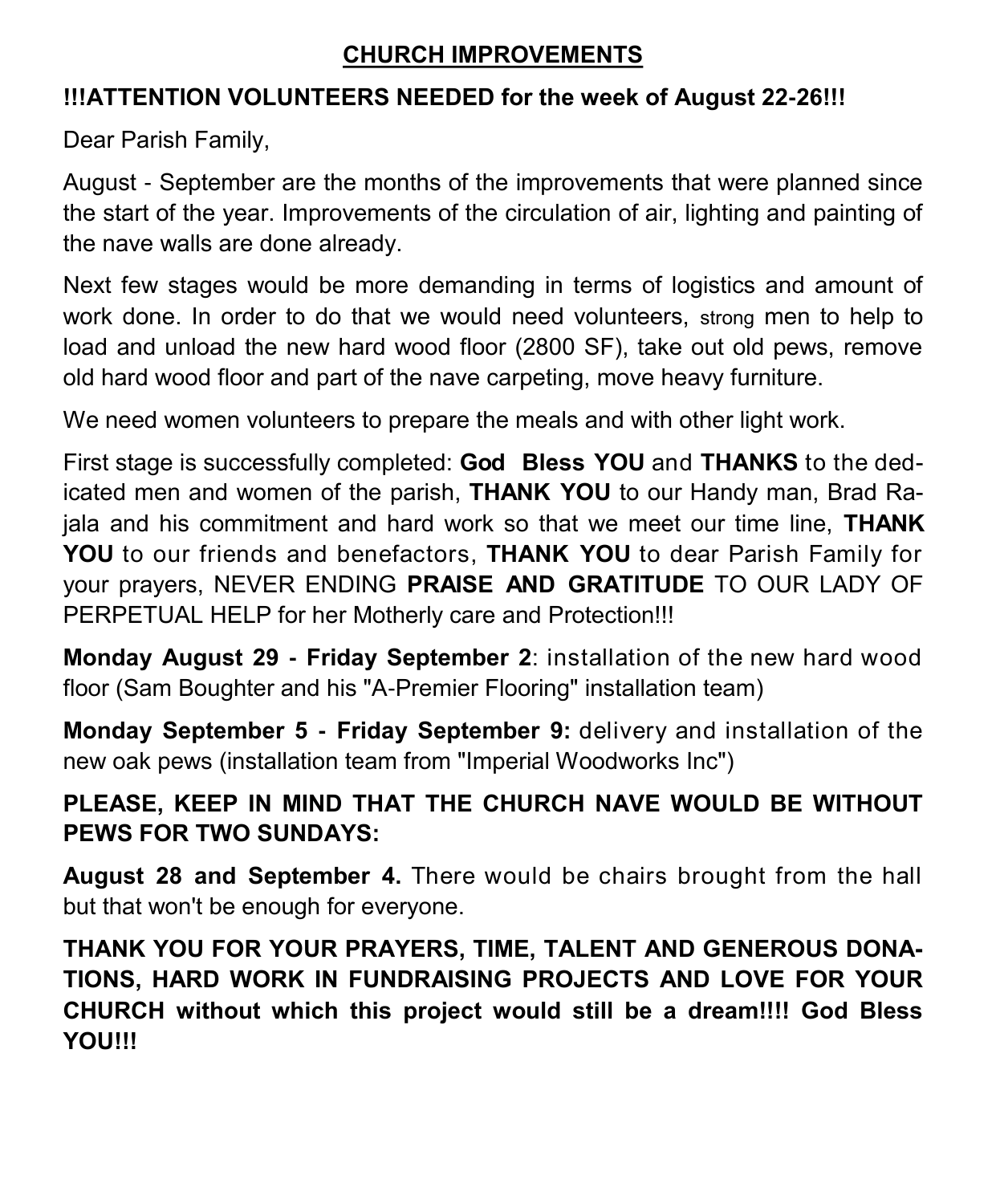### **August 29 Beheading of St. John**

Because of his importance, John the Baptist is the only saint other than Mary whose conception (Sept 23), birth (June 4) and death (Aug 29) are commemorated. Along with those dates are the commemorations of finding of his head (Feb 24: First and Second times, and May 25 the Third); and the Synaxis on January 7, the day after the Baptism of the Lord (Theophany, January 6). We hold him in such reverence because

- he is the last of the prophets of the Old Testament;

- he is the first to announce the coming of the Messiah to people on earth;

-in his preaching, he fulfilled the role of Elijah and is the forerunner of the Messiah;

- he fearlessly preached the truth, even to the court of Herod, and was killed because of this;

-he preached to the dead in Sheol to announce that their deliverance was at hand in Jesus.

After the beheading, it is Church Tradition that St. Joanna, wife of Chuza, King Herod's steward, retrieved the head of John and delivered it to his disciples. She herself belonged to the company of women who assisted Jesus and the apostles, as we see in Luke's Gospel. There is an old custom that we do not eat anything round served on a plate in commemoration of John's martyrdom.

#### **THE BEGINNING OF THE INDICTION OR OF THE NEW ECCLESIASTICAL**

**YEAR** The Indiction (from the Latin word indictio – proclamation for tax), was a period of 15 years, in which the Roman Emperors used to impose a tax for the maintenance of the army. This is why each cycle of 15 years, starting from the reign of Augustus, is called an Indiction. In the West, it is known as the Caisar's Indiction (which begins on the 24th of September) and the Pope's Indiction (which begins on the 1st of January). In the East, it is known as Constantinople's Indiction (which begins on the 1st of September).

The Church honors this day for three reasons: First, for the commemoration of the occasion when our Lord Jesus Christ entered the Synagogue and, opening the Book of Isaiah, read the passage where the Holy Prophet says about Him: "The Spirit of the Lord is upon me, because he has anointed me to preach the good news to the poor... to proclaim the acceptable year of the Lord" (Luke 4,18-19). Second, because this day was the first of the political and ecclesiastical year in the Byzantine Empire and third, because Christians must gather together in oneness of mind and praise with one voice, Him Who is single in His nature and threefold in His Persons, Who dwells in bliss everlasting, holds all things in being, and showers blessings upon the works of His hands at all times.